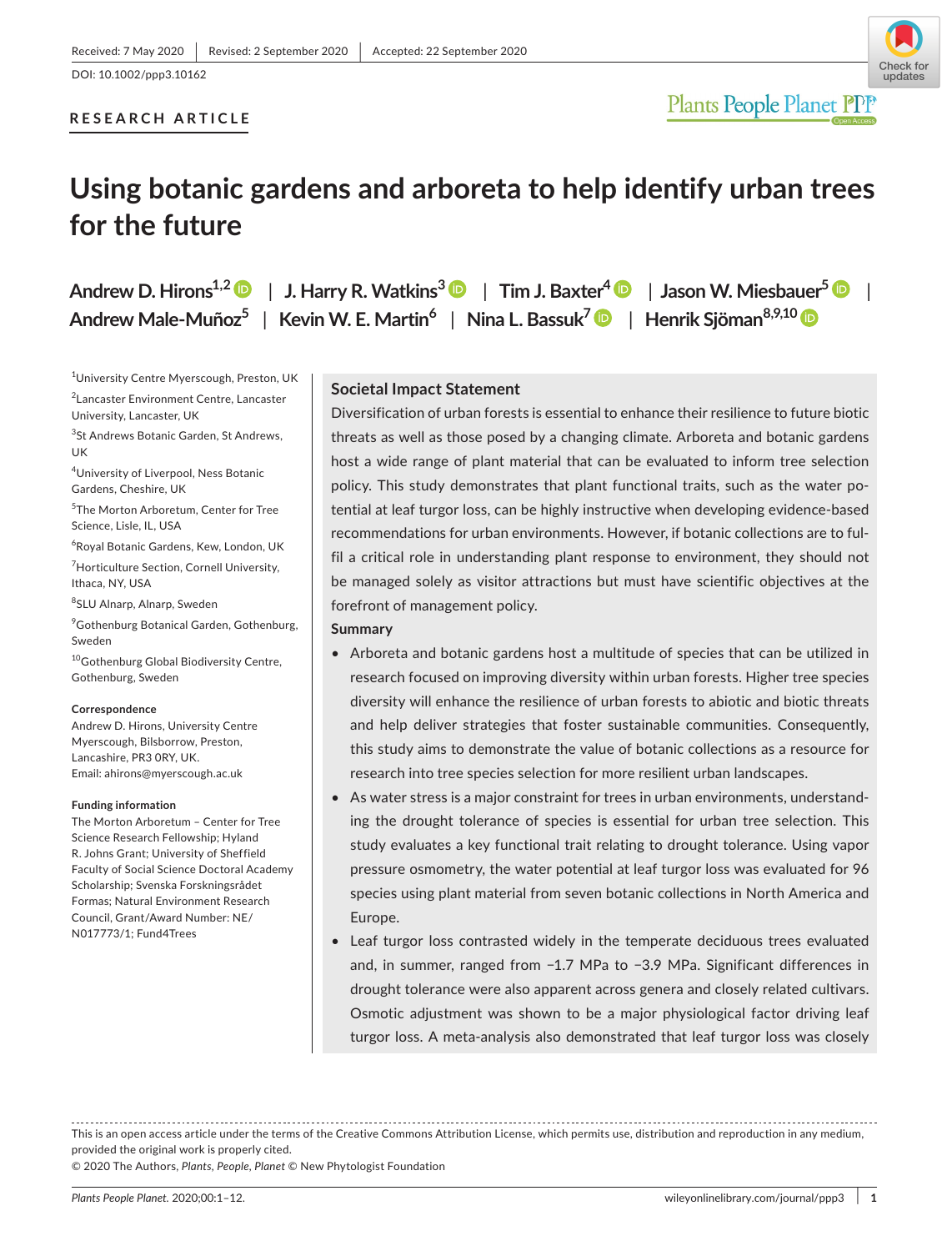## **2 |**  HIRONS et al.

related to a drought-tolerance scale based on observations of tree performance under drought.

• Arboreta and botanic collections can play a vital role in the evaluation of plant material for urban environments, provided they are curated with scientific objectives at the forefront of management policy and are not managed purely as visitor attractions.

#### **KEYWORDS**

drought tolerance, osmotic adjustment, species selection, turgor loss point, urban forestry

#### **1** | **INTRODUCTION**

Trees established in our towns and cities enrich the lives of those who encounter them. Evidence for the positive contribution trees make to society is extensive. Thermal comfort of urban areas can be improved as a result of the increased shelter, shading, and transpirational cooling provided by trees (Deak Sjöman et al., 2016; Moss et al., 2019; Rahman et al., 2020). The interception and storage of rainfall associated with trees alleviates flood events in areas with extensive canopy cover (Berland et al., 2017). The presence of trees can enhance numerous aspects of our social relationships (Wolf, 2017), mental health, and well-being (Triguero-Mas et al., 2015; Bratman et al., 2019). Intriguingly, substantive loss in tree cover has even been shown to increase human mortality rates as a result of higher incidence of cardiovascular and respiratory disease (Donovan et al., 2013). Beyond human society, a host of wildlife also benefits from trees established within the urban landscape (Le Roux et al., 2018; Somme et al., 2016). The multiplicity of benefits that trees bring to society is, therefore, without question. Furthermore, a well-placed, healthy, mature tree may well be one of the few elements of our urban realm which has an asset value that actually increases over time, independently of macro-economic forces. Resilient urban forests are also likely to be an essential component of local and regional strategies to meet the Sustainable Development Goals established by the UN, in particular, Goal 11 – Sustainable Cities and Communities (Turner-Skoff & Cavender, 2019). Given the potential magnitude of their value, it is essential that professionals engaged with growing, specifying, and establishing trees in our urban landscapes are equipped to make strategic decisions that will enhance the quality and resilience of our urban forests for future generations.

There is general agreement that higher species diversity increases the resilience of ecosystems to future biotic and abiotic threats (Hooper et al., 2005; Smith et al., 2017). In the context of the urban forest, this assumes that the greater the range of species (and genotypes within a species), the more likely it is that the health of fewer trees will be compromised by any single threat. Thus, diversification helps to provide an insurance policy against

future threats. Urban forests, or sectors of the urban forest, become more vulnerable if they are comprised of only a few dominant species, as a significant climatic event, pest or pathogen outbreak may make it necessary to remove a high percentage of the trees. However, tree inventories from across the world demonstrate that poor trees species diversity is widespread in urban forests (Breuste, 2012; Bühler et al., 2007; Cowett & Bassuk, 2017, 2020; Pauleit et al., 2002; Roloff et al., 2009; Sæbø et al., 2005; Sjöman & Östberg, 2019; Thomsen et al., 2016; Yan & Yang, 2017). Therefore, limited genotypic diversity in urban tree populations is a prevailing international issue and strategic diversification is critical for building resilience into the urban forest and its associated green infrastructure.

Species diversification should be done strategically, so that a breadth of well-suited trees is established: there is little value in increasing diversity simply to meet an arbitrary target. Consideration of a species' (or genotypes') ability to perform well within the likely environmental envelope anticipated by changes to local climates is of central importance to the selection of future urban trees. Therefore, developing approaches that are capable of assessing the suitability of a species or cultivar/genotype to a future climate is essential if robust and resilient species palettes are to be advocated to urban planners.

Arboreta and other botanic collections generally have a wide range of species that are taxonomically, functionally and biogeographically diverse. Often these collections of species are not found in close proximity in natural environments and have high representation from particular genera. Climatic variables are similar across a single collection and planting conditions are typically favorable to good plant development. These characteristics combined with diligent record keeping of plant origins, phenology (*e.g*., flowering periods), and horticultural requirements make them exceptional resources for scientific research (Chen & Sun, 2018; Dosmann, 2006; Primark & Miller-Rushing, 2009). However, while much of the research in botanic gardens has focused on conservation, economic botany, and taxonomy, these living collections should be used to address challenges such as water scarcity, human health, and climate change (amongst others) (Smith, 2019). As such, well-curated, diverse collections of species represent a key resource for research that is intended to inform the design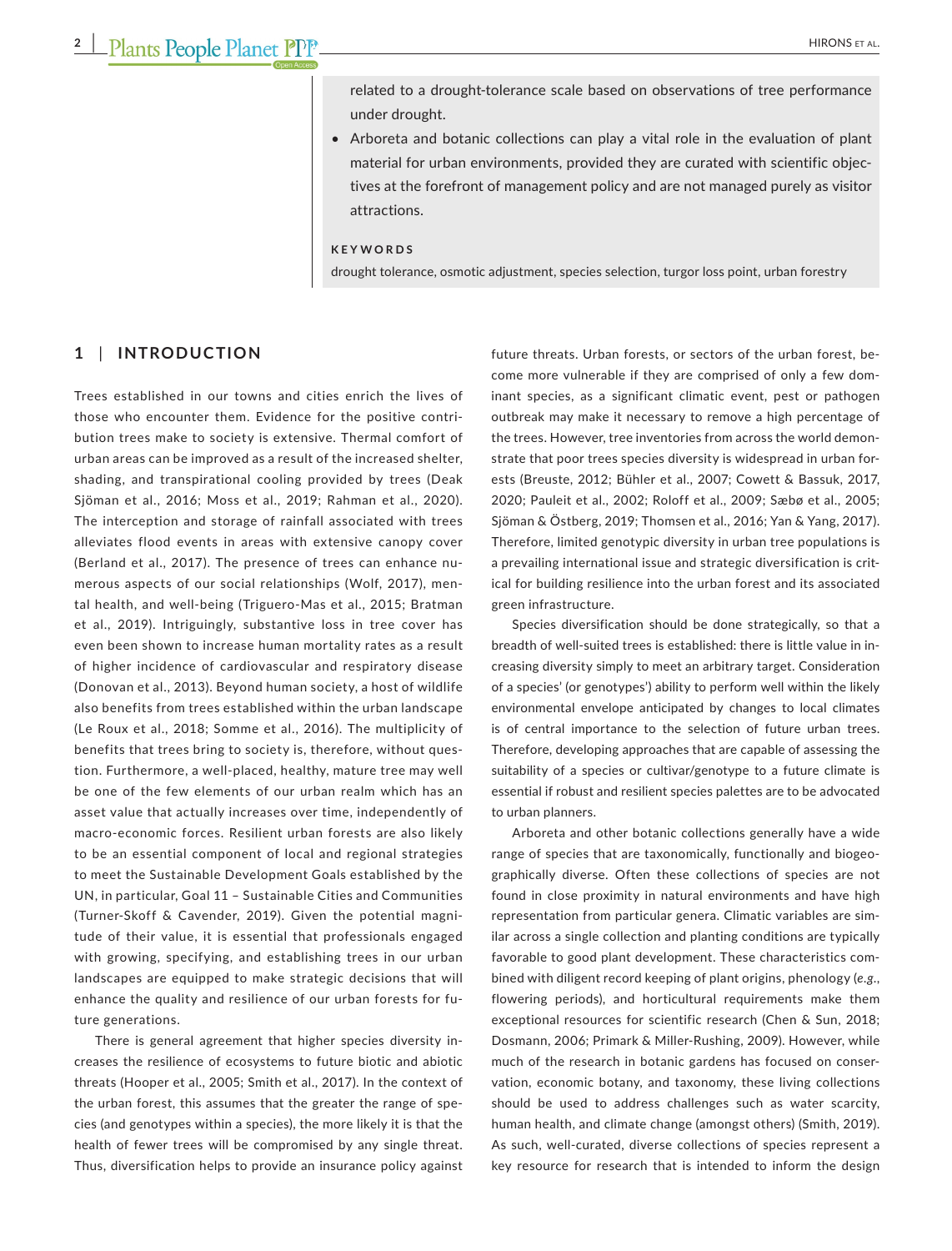**<u>HIRONS ET AL.</u> 3 Plants People Planet PPP** 

and management of green infrastructure (Cannon & Kua, 2017). In particular, the range of tree species found in botanic collections can be used as an asset to facilitate research into species selection in order to improve diversity within urban forests (Cavender & Donnelly, 2019).

ne approach that warrants attention from those tasked with specifying trees for green infrastructure projects is the use of plant functional traits (Violle et al., 2007) to help characterize the likely performance of a species (or genotype) under key environmental perturbations found in urban landscapes.

As water stress is the main constraint for trees in urban environments (Hirons & Thomas, 2018; Sieghardt et al., 2005) and, in many regions, is likely to increase under future climate scenarios (Allen et al., 2010; Naumann et al., 2018; Trenberth et al., 2014; Vicente-Serrano et al., 2020), a robust indication of tree drought tolerance is an essential criteria for urban tree selection, particularly when considering sites with paved surfaces and those subjected to higher evaporative demand as a result of the urban heat island effect.

In natural environments, trees have evolved a range of strategies to cope with periodically dry conditions. These generally equip the tree either to avoid low (more negative) water potentials developing in its tissues or to tolerate low water potential arising from water deficits (Bacelar et al., 2012; Choat et al., 2018; Kozlowski & Pallardy, 2002; Levitt, 1980).

Avoidance of tree water deficits can be mediated either by traits that maximize water acquisition or reduce water use. For example, by developing roots deep within the soil profile, groundwater sources can supply water during extended periods without notable precipitation and thereby help the tree avoid the development of low water potentials (Canadell et al., 1996). Reducing water use through early stomatal closure can also help to postpone drought-related damage to stems (*e.g.,* embolism) and maintain the water status of the leaf (Martínez-Vilalta & Garcia-Forner, 2017). This involves the dynamic control of stomata provided by both hydraulic and non-hydraulic mechanisms (Augé et al., 2000).

In contrast, traits that enable a degree of drought tolerance allow the tree to maintain physiological function at lower water potentials and for longer periods during the drying cycle. This is advantageous on urban sites where restricted soil volume and depth accelerate the development of water deficits. The water potential at turgor loss point  $(\Psi_{\text{p0}})$  is a highly instructive trait as it represents a quantifiable measure of physiological drought tolerance. Furthermore, it has been demonstrated to segregate a wide range of species and cultivars in relation to their drought tolerance (Sjöman et al., 2015, 2018a, 2018b) and has subsequently helped to inform tree species selection guidance for green infrastructure (Hirons & Sjöman, 2019).

The overall aim of this study is to demonstrate the value of arboreta and botanic gardens as a resource for research into tree species selection for more resilient urban landscapes. More specifically, we aimed to use multiple collections to increase our understanding of both widely available and underutilized species in relation to their drought tolerance by evaluating the water potential at leaf turgor loss. Where extensive collections of one genus were available, these provided a focus for our research efforts.

### **2** | **MATERIALS AND METHODS**

#### **2.1** | **Plant material**

Plant material was taken from seven different temperate botanic collections: Alnarp (Swedish University of Agricultural Sciences (SLU) (Alnarp); Arboretum Wespelaar (Wespelaar); the F.R. Newman Arboretum at Cornell University (Cornell); Royal Botanic Gardens, Kew (Kew); The Morton Arboretum (Morton); Ness Botanic Garden (Ness); and Savill Garden, Windsor Great Park (Savill). The trees used in the study were all trees established for over 10 years in unconstrained rooting space, growing in full sun or only subjected to short periods of partial shade, with no visual symptoms of stress indicating that the tree was fit for purpose within the climate being evaluated.

#### **2.2** | **Climate analysis**

Alnarp, Kew, Ness, Savill, and Wespelaar are considered to have a fully humid, oceanic temperate climate with a warm summer, while Cornell and Morton are considered to have a fully humid, snow climate with a warm summer (Cfb and Dfb of the Köppen– Geiger climate classification system, respectively; Kottek et al., 2006). Climate data for each of the study sites were assessed using R (R Core Team, 2020) and the *ggspatial, ggplot2,* and *raster* packages. Data for Annual precipitation and Maximum temperature were gathered from World Clim 2 based on aggregated data from 1970 to 2000 (Fick & Hijmans, 2017). Data for the Aridity Index were derived from the ENVIREM dataset (Title & Bemmels, 2018), the index expresses the water deficiency as a percentage of potential evapotranspiration with a higher percentage describing a climate that has higher levels of aridity (Thornthwaite, 1948). Warmth Index indicates the accumulated warmth found across a growing season by summing the monthly mean temperatures where the mean temperature is  $> 5^{\circ}$ C (Yim & Kira, 1975). In combination, these data provide an effective characterization of the growth environment at the botanic gardens in this study and their regional contexts. Maps of the study areas (Figure 1) were plotted using *Rmaps, Rnaturalearth,* and *RColorBrewer* packages.

### **2.3** | **Leaf water potential at turgor loss**

In accordance with Bartlett, et al. (2012), one sun exposed branch 3–5 m above ground level with no symptoms of abiotic or biotic damage was collected on 3–8 individual trees during early evening when transpiration was relatively low. Excised branches were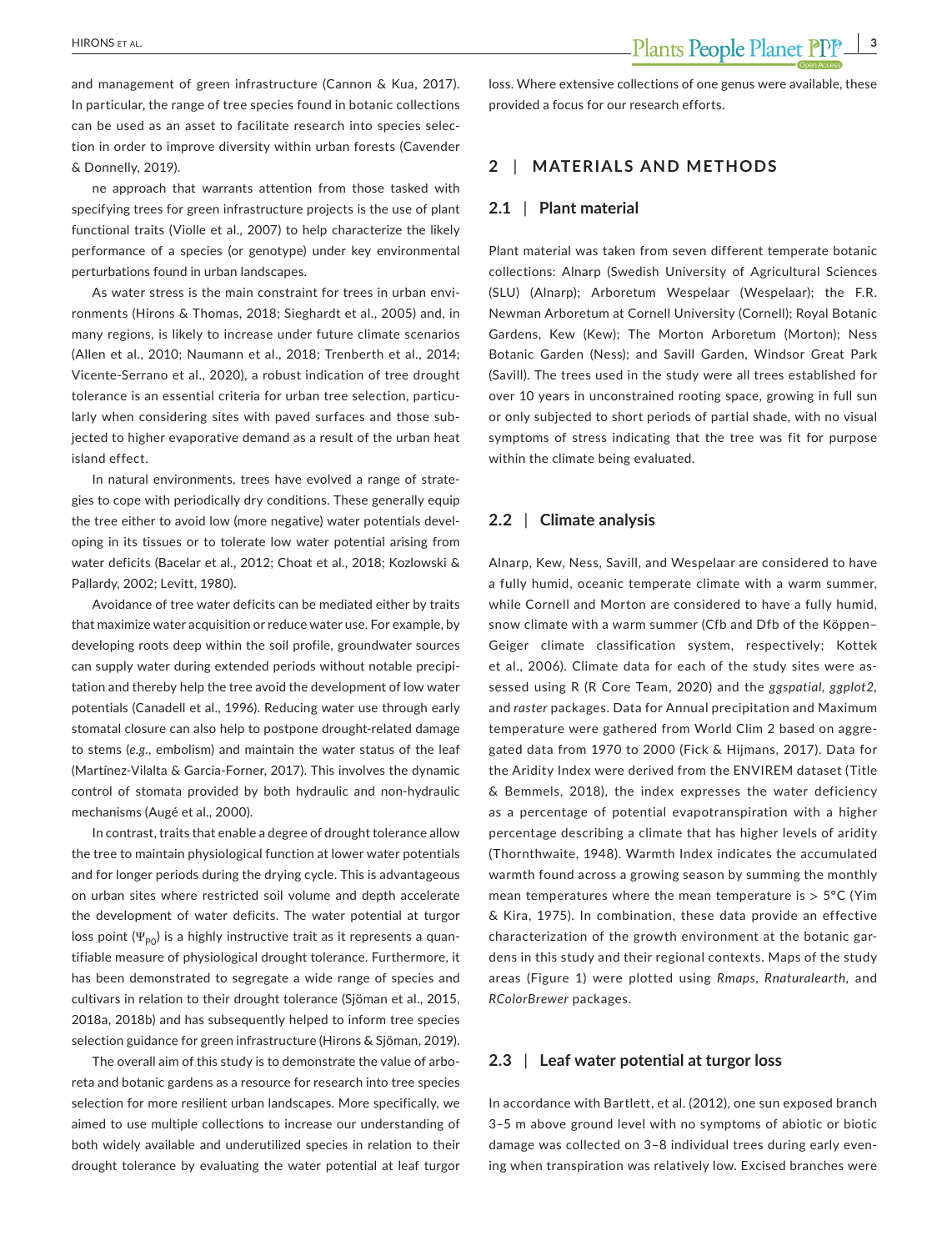

**FIGURE 1** Climate conditions relating to heat and precipitation experienced by the seven study sites in North America (left-hand panels) and Europe (right-hand panels). a, b; Warmth Index. c, d; mean temperature of the warmest quarter. e, f; annual rainfall. g, h; Thornthwaite's Aridity Index. Actual values presented in Table 2

immediately recut under water at least two nodes distal of the original cut and placed in a tube of water without exposing the cut surface to the air. Shoot material was then rehydrated overnight in a dark chamber with  $> 95\%$  relative humidity. Leaf discs (one per leaf) were taken from fully expanded leaves using an 8-mm cork borer from the mid-lamina region between the mid-rib and leaf margin. To minimize potential sources of error, no leaf discs were taken from lamina regions with first- and second-order veins. All discs were tightly wrapped in foil to limit condensation or frost after freezing. Foil-wrapped leaf discs were then submerged in liquid nitrogen for at least 2 min to fracture the cell membrane and walls. Leaf discs were then punctured 10–15 times with sharp-tipped forceps to facilitate evaporation through the cuticle and decrease equilibration time (Kikuta & Richter, 1992)



**FIGURE 2** Meta-analysis based on a subset of paired data (Osmotic potential at full turgor, leaf turgor loss point) for woody temperate, Mediterranean/temperate-dry and temperate conifer species from Bartlett et al., 2012 supplementary data. The resulting equation (Equation 2) was used in this study to calculate the water potential at turgor loss point (Sjöman et al., 2015). *n* = 93

before sealing the leaf disc in the vapor pressure osmometer (Vapro 5,600, Westcor) using a standard 10-μl chamber. Initial solute concentration (c<sub>s</sub> (in mmol/kg)) readings were taken after 10-min equilibration time:  $c_{\rm s}$  was recorded when repeat readings at ~2 min intervals were < 5 mmol/kg. Solute concentration was converted into osmotic potential (Ψ<sub>π</sub>) using Van't Hoff's relation (Equation 1):

$$
\Psi_{\pi} = -RTc_{s},\tag{1}
$$

where  $R$  is a gas constant,  $T$  is temperature in Kelvin, and  $c_{_{\mathrm{S}}}$  is the solute concentration. Eight replicates were analyzed per species/cultivar. Where possible, two datasets were collected; a spring dataset at the end of May and a summer dataset at the end of July or beginning of August. In spring, all leaves had fully expanded before being collected and analyzed.

Although Bartlett et al. (2012) published an equation allowing the prediction of  $\Psi_{\mathsf{p}_0}$  from the osmotic potential at full turgor  $(\Psi_{\pi100})$ , this was based on a global dataset that included data from tropical biomes. Since the current study is limited to the temperate biome, a subset (*i.e.,* woody temperate, Mediterranean/temperate-dry, and temperate conifer species) of the supplementary data published by Bartlett et al. (2012) were used to generate a new equation for deriving  $\Psi_{\mathsf{p}_0}$  from  $\Psi_{\pi100}$  in temperate tree species (Figure 2 and Equation 2) (Sjöman et al., 2015). This new equation was used as it provided a higher coefficient of determination ( $R^2$  0.91 vs. 0.86) so provided a more reliable means of predicting  $\Psi_{\text{p0}}$ .

$$
\Psi_{P0} = -0.2554 + 1.1243 \times \Psi_{\pi 100}.
$$
 (2)

Osmotic adjustment ( $\Delta \Psi_{\pi 100}$ ) was calculated as the difference between the spring and the summer datasets. Statistical analysis and plotting were conducted using R Core Team (2019).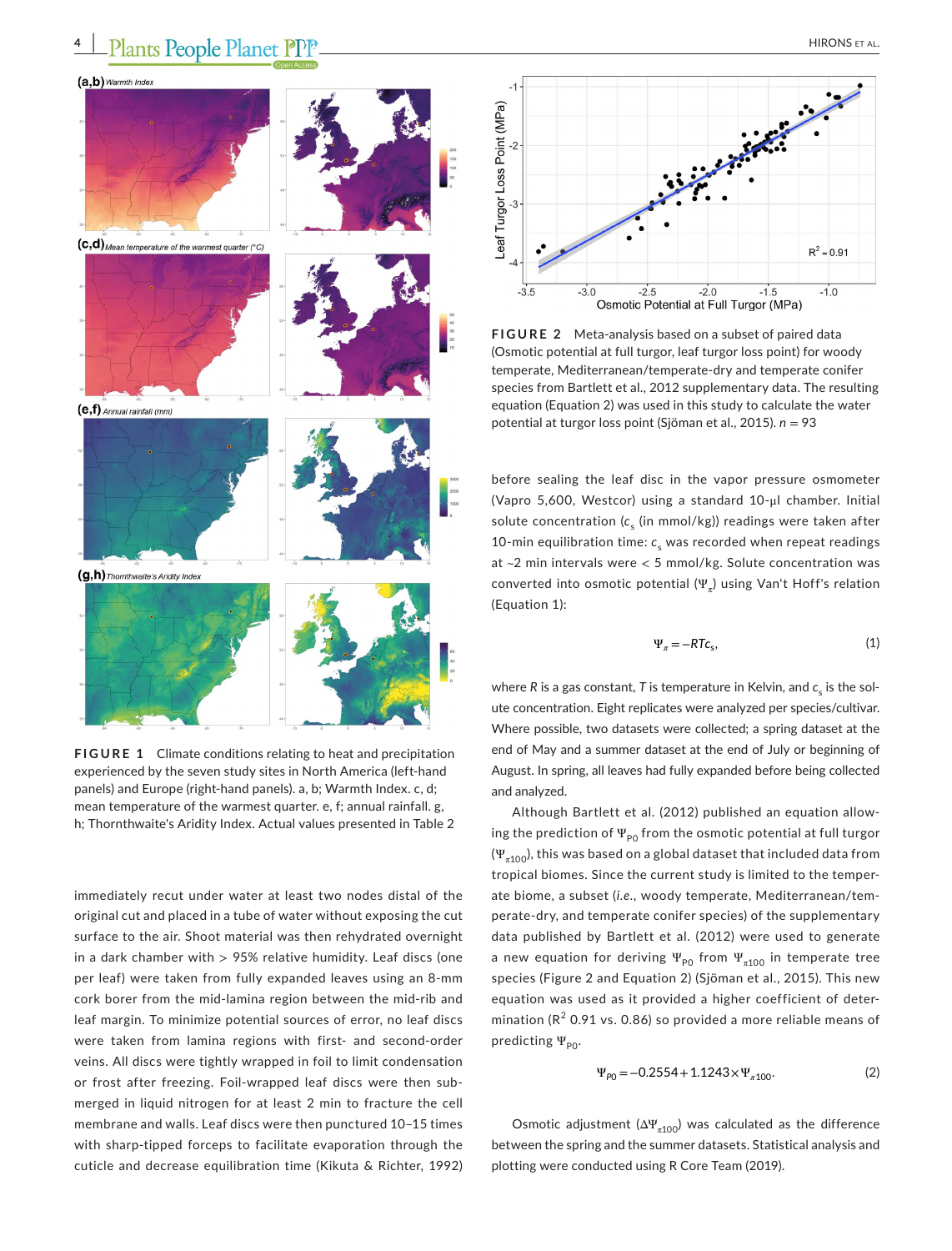**TABLE 1** Approximate environmental characteristics aligned with the Niinemets and Valladares (2006) drought-tolerance scale. The distribution of precipitation is founded on the coefficient of variation (ratio of standard deviation to the mean (CV)) of annual precipitation: where a low percentage indicates that precipitation is distributed evenly throughout the year and a higher percentage indicates a greater degree of seasonality in precipitation

| <b>Scale ranking</b> | Annual precipitation (mm) | Distribution of<br>precipitation (CV) | P:PET<br>ratio | Soil water potential<br>(MPa) | Duration of dry period |
|----------------------|---------------------------|---------------------------------------|----------------|-------------------------------|------------------------|
|                      | >600                      | Minimal                               | >3.0           | $>-0.3$                       | A few days             |
| $\overline{2}$       | $500 - 600$               | $< 10\%$                              | 1.5:3          | $-0.3$ to $-0.8$              | A few weeks            |
| 3                    | 400-500                   | 10%-15%                               | $0.8 - 1.5$    | $-0.8$ to $-1.5$              | Up to a month          |
| $\overline{4}$       | $300 - 400$               | 20%-25%                               | 0.5:0.8        | $-1.5$ to $-3$                | 2 to 3 months          |
|                      | $<$ 300                   | >25%                                  | < 0.5          | $<-3$                         | More than three months |

**TABLE 2** Climatic conditions relating to heat and precipitation of the gardens used in this study. These values are presented in their regional context in Figure 1

| <b>Site</b> | Warmth<br>Index | Mean temperature of the<br>warmest quarter $(°C)$ | <b>Annual precipitation</b><br>(mm) | Aridity<br>index |
|-------------|-----------------|---------------------------------------------------|-------------------------------------|------------------|
| Alnarp      | 54.7            | 19.4                                              | 578                                 | 39.8             |
| Cornell     | 72.8            | 25.7                                              | 930                                 | 31.8             |
| Kew         | 71.1            | 21.1                                              | 606                                 | 48.1             |
| Morton      | 85.8            | 27.8                                              | 937                                 | 30.6             |
| <b>Ness</b> | 58.0            | 19.0                                              | 697                                 | 33.6             |
| Savill      | 63.3            | 20.2                                              | 648                                 | 44.8             |
| Wespelaar   | 70.1            | 21.3                                              | 759                                 | 38.0             |

## **2.4** | **Meta-analysis with ecological stress tolerance scale**

In order to evaluate the relationship between drought tolerance and the water potential at leaf turgor loss, the leaf turgor loss data from this study were supplemented by previously published data (Sjöman et al., 2015, 2018a, 2018b) and compared with the Niinemets and Valladares (2006) drought-tolerance scale for shared species. In accordance with Niinemets and Valladares (2006), Table 1 describes the environmental characteristics linked to the 5-point tolerance scale (1, very intolerant; 2, intolerant; 3, moderately tolerant; 4, tolerant; and 5, very tolerant) used. To be assigned a particular rank, tree species were assessed by their ability to be able to persist within the described conditions with <50% foliage damage or crown dieback.

#### **2.5** | **Statistics**

Differences in genera, species, and genotypes were evaluated using a one-way ANOVA and a linear regression employing the ordinary least squares method was used to evaluate paired relationships. All analysis was conducted using the R software (R Core Team, 2020).

### **3** | **RESULTS**

Long-term global climate data have been used to describe key growing conditions found at the botanical collections in this study (Table 2, Figure 1). The Warmth Index and mean temperature of the warmest quarter show that the US gardens (Cornell and Morton) had the highest degree of warmth in the growing season while the west coast European gardens (Alnarp and Ness) were the coolest. The US gardens also had the higher levels of annual precipitation and consequently lowest Aridity Index. The two gardens in the southeast of the UK (Kew and Savill) were shown to be the driest sites, according to long-term averages.

A wide range of estimated leaf water potential at turgor loss ( $\Psi_{\text{p0}}$ ) was found in each botanic collection (Figure 3). At a species level, these differences were highly significant ( $p = < .001$ ). The mean summer  $\Psi_{\text{po}}$ for the 116 species and cultivars represented in this study was −2.6 (*SE* ± 0.02) MPa and ranged from *Magnolia sinensis* at −1.7 (*SE* ± 0.05) MPa to *Quercus prinoides* at −3.9 (*SE* ± 0.25) MPa. For the 49 species that included a spring dataset, the overall species spring  $\Psi_{\text{p}_0}$  mean was −2.2 (*SE* ± 0.02) MPa and ranged from *Betula utilis* subsp. *utilis* at −1.2 (*SE* ± 0.07) MPa to *Quercus palustris* at −3.5 (*SE* ± 0.12) MPa.

Differences between genera were also found to be highly significant ( $p = < 0.001$ ) (Figure 4). The mean  $\Psi_{p0}$  for all genera was  $-2.7$  (*SE* ± 0.15). *Magnolia* had the highest Ψ<sub>P0</sub>, with a mean of −2.02 (SE  $\pm$  0.02) MPa, and *Quercus* had the lowest  $\Psi_{\text{p}_0}$ , with a mean of −3.42 (*SE* ± 0.03) MPa.

To illustrate the sensitivity of the technique within closely related cultivars, Figure 5 shows an evaluation of *Ulmus* cultivars based at The Morton Arboretum. The mean Ψ<sub>P0</sub> for all *Ulmus* cultivars was −2.7 (*SE* ± 0.06). *Ulmus* 'New Horizon' was found to have the lowest  $\Psi_{\text{p}_0}$  at −2.9 (*SE*  $\pm$  0.10) MPa. This differed significantly (*p* < .05) from *Ulmus* 'Validation' which had the highest  $\Psi_{\text{po}}$  at −2.5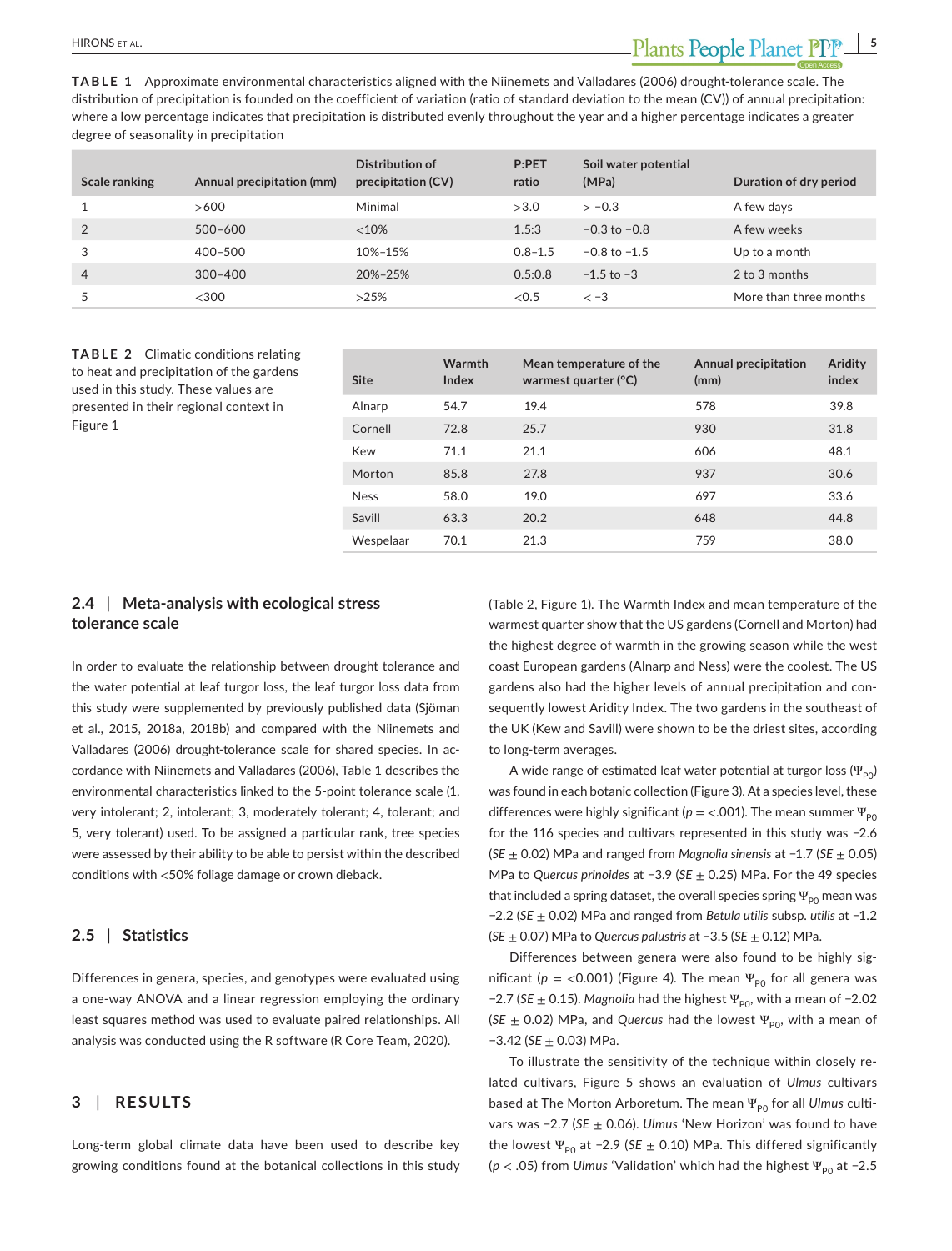## **6 |**  HIRONS et al.



**FIGURE 3** Estimated summer water potential at leaf turgor loss for 96 species and cultivars found within seven botanic collections. Where species data were available from multiple botanic gardens, the lowest value (most negative) was represented in this figure (see also Figure 6). Species differences are highly significant  $(p = 0.001)$  and are ranked here by the mean leaf turgor loss values. Error bars show *SE* of mean. Points and error bars held internally within the bar indicate the spring mean leaf turgor loss values with corresponding *SE*, where these are available. Vertical dashed line indicates the overall summer leaf turgor loss mean

 $(SE \pm 0.09)$  MPa but was not found to be statistically distinct from the other cultivars.

A comparison of the equivalent species found in contrasting botanic gardens was conducted for the 13 species that had a dataset for two or more gardens. *Carpinus caroliniana, C. turczaninowii, Fraxinus excelsior, Magnolia macrophylla* var. *ashei, M. wilsonii,* and *M*. x *loebneri* 'Leonard Messel' showed no statistically significant (*p* > .05) variation in leaf turgor loss across gardens. However, *C. orientalis, F. americana, M. denudata, Tilia cordata, T. tomentosa,* and *Ulmus parvifolia* all displayed significant differences (*p* < .05) across different gardens (Figure 6). Cornell was the garden that most frequently yielded the lowest (most negative)  $\Psi_{\text{p}0}$  of any given species, it was also associated with a higher degree of warmth than Alnarp and Kew (see Table 2)).

An estimation of seasonal osmotic adjustment  $(\Delta\Psi_{\pi100})$  was made for 53 species in this study. To increase the quality of the analysis, these data were supplemented by data reported in Sjöman et al. (2015), Sjöman et al. (2018a), Sjöman et al. (2018b) to give the  $\Delta\Psi_{\pi100}$  for 115 species in total. Regression analysis confirms a highly



**FIGURE 4** Estimated water potential at leaf turgor loss during summer of the major genera featured in this study, supplemented by data from Sjöman et al. (2015, 2018a, 2018b) to improve the analysis. Vertical dashed line represents the mean of all genera. Highly significant differences (*p* < .001) were found between genera. Letters of heterogeneity indicate where significant differences ( $p = < 0.05$ ) occur between genera as a result of a oneway ANOVA; points and error bars held internally within the bar indicate the spring mean leaf turgor loss values with corresponding *SE*, where these are available. Numbers in square brackets ([x]) show the number of species and cultivars contributing to the analysis

significant relationship ( $p = < 0.001$ ,  $R^2 = 0.32$ ) between the magnitude of species'  $\Delta\Psi_{\pi100}$  and the estimated summer leaf  $\Psi_{\text{p}_0}$  (Figure 7).

Leaf turgor loss is a plant trait that provides quantitative information on the inherent species tolerance to low water potential. This is a key characteristic of drought tolerance so was compared with a previously published (Niinemets & Valladares, 2006) qualitative drought-tolerance scale, where species in common were found. In the current study, 46 species were shared between the datasets; to increase the quality of the analysis, data were supplemented by data reported in Sjöman et al. (2015, 2018a, 2018b)) to provide 100 species for analysis. A highly significant ( $p = < 0.001$ ,  $R^2 = 0.30$ ) relationship was found between the qualitative drought-tolerance score (between 1–5) and the estimated summer water potential at leaf turgor loss (Figure 8).

## **4** | **DISCUSSION**

Tree species selection is a vital component of any strategy employed to enhance the resilience of our urban forests. Despite the recognition that many trees in urban environments are vulnerable to a changing climate, practitioners express uncertainty about how to make robust species selection decisions for future environments (Khan & Conway, 2020). Therefore, advancing our understanding of tree performance thresholds under relevant abiotic stresses should be a focus of those seeking to provide species (and cultivar) selection guidance to urban forest planners and the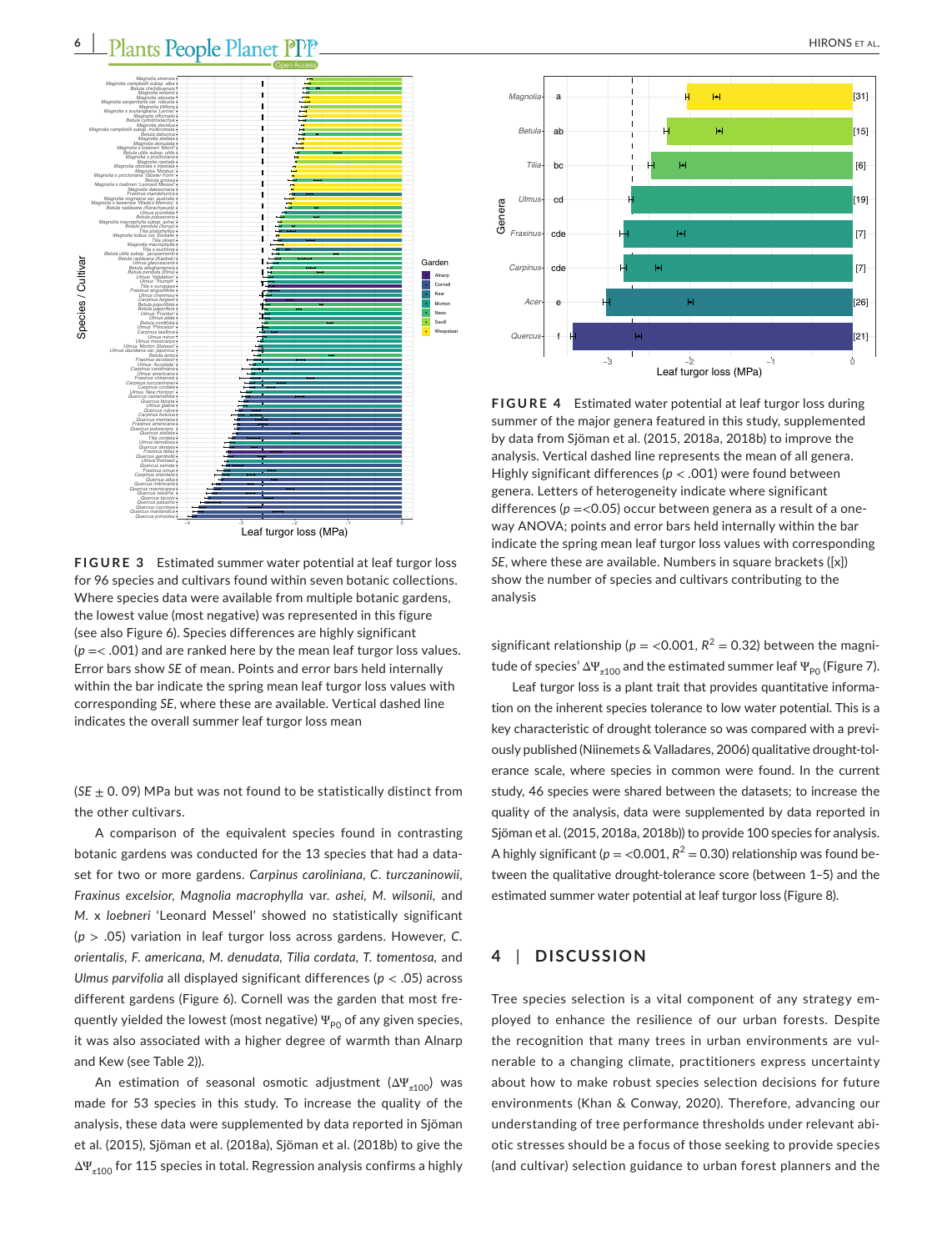

**FIGURE 5** Example of how the estimated water potential at leaf turgor loss can be used to evaluate the performance of trees in relation to drought across closely related cultivars. Vertical dashed line represents the mean of all cultivars. Significant differences (*p* < .01) were found between cultivars. Letters of heterogeneity indicate where significant differences ( $p = < .05$ ) occur between cultivars as a result of a one-way ANOVA. Error bars indicate *SE* of mean. Letters of heterogeneity indicate where significant differences (*p* =< .05) occur between cultivars



**FIGURE 6** Estimated water potential at leaf turgor loss of the same species at different botanic collections. Error bars show *SE* of mean, error bars held internally indicate the spring leaf turgor loss values, where these are available. Where two gardens are compared, the significance level is indicated by  $* = p < .05$ ,  $**$  $=p$  < .01, and \*\*\* =  $p$  < .001. Letters of heterogeneity indicate differences where three gardens are compared.  $nd = no$  significant difference



**FIGURE 7** The magnitude of leaf osmotic adjustment in relation to the estimated water potential at leaf turgor loss point. Data from the current study are supplemented by that of three other previously published studies (Sjöman et al., 2015, 2018a, 2018b) to increase the power of analysis. The relationship is highly significant  $(p = 0.001, R^2 = 0.32) n = 115$ 



**FIGURE 8** The relationship between the drought-tolerance scale derived by Niinemets and Valladares (2006) and the estimated water potential at leaf turgor loss. The drought-tolerance scale runs from 1; Least tolerant to 5; most tolerant. Analysis is based on data from the current study and supplemented by data from three other previously published studies to increase the power of analysis. The relationship is highly significant ( $p = < 0.001 R^2 = 0.3$ )  $n = 100$ 

landscape community. Tolerance to drought stress is critical to the performance of many urban trees as it is relevant to sites with small soil volumes and those with impermeable surfaces (Hirons & Thomas, 2018; Wang et al., 2019), those subjected to the urban heat island (Orlandini et al., 2017), as well as future climate scenarios, characterized by reduced summer precipitation and increased frequency of heat waves (Naumann et al., 2018; Teskey et al., 2015; Webster et al., 2017). Assessments of species that are currently widespread in urban green infrastructure demonstrate their vulnerability to projected changes in climate (Khan & Conway, 2020; Nitschke et al., 2017). Consequently, selection of species based on hierarchical filters that place key biophysical climate variables (*e.g.,* drought) as fundamental criteria for selection is likely to substantially improve outcomes for those tasked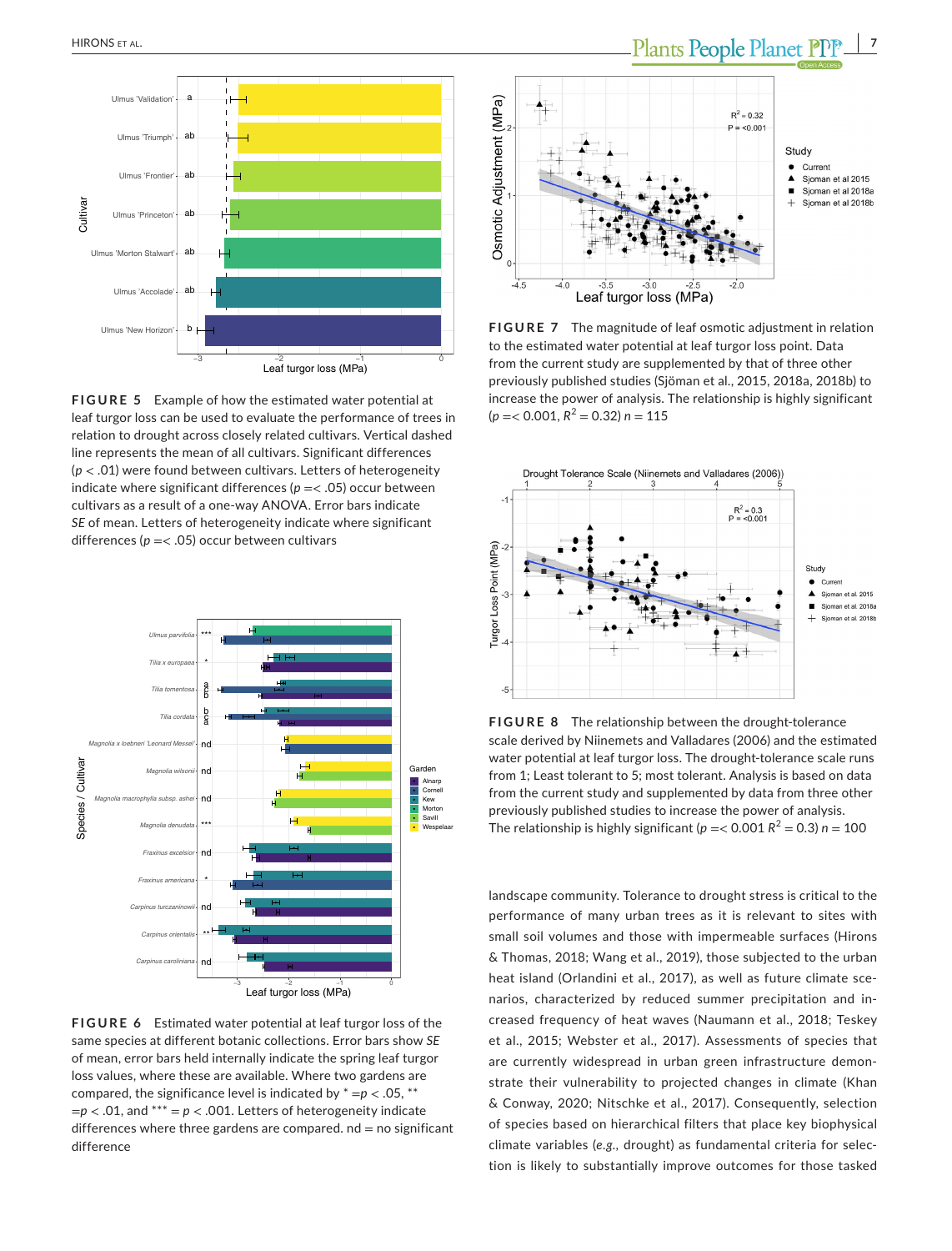with establishing the urban forest (Burley et al., 2019; Hirons & Sjöman, 2019).

Arboreta and botanic gardens provide a diverse range of plant material, suited to local and regional climates. Where sufficient replication of species occurs within the same garden, such species diversity presents an opportunity to systematically evaluate key plant traits to better inform species-level guidance for the plant-user community as well as growers producing trees for future landscapes. This study contributes data on the leaf water potential at turgor loss ( $\Psi_{\text{p0}}$ ) for 96 species (Figure 3). These data were combined with species-level data previously published (Sjöman et al., 2015, 2018a, 2018b) to evaluate eight important genera widely found in temperate urban forests (Figure 4).

Consistent with other inter-specific studies (Bartlett, et al., 2012; Maréchaux et al., 2015, 2019; Sjöman et al., 2015, 2018a), this research confirms that tree species can differ by > 2 MPa in the leaf turgor loss point during summer. This study showed a range from −1.7 MPa (*Magnolia sinensis*) to −3.9 MPa (*Quercus prinoides*), similar ranges have been shown even within an evaluation of one genus, *Acer* (Sjöman et al., 2015). This range demonstrates that across an array of species there is a profound difference in tolerance to water deficits and the concomitant ability of species to maintain physiological performance under stress. Of the genera evaluated in this study, *Magnolia* were the least tolerant to drought. This sensitivity to drought is consistent with observations that *Magnolia* are predominately from cool, moist, forest habitats (Sjöman et al., 2018a) and require ample moisture throughout the growing season in cultivation (Grimshaw & Bayton, 2009). *Quercus* were the most tolerant to drought, while *Betula, Tilia, Ulmus, Fraxinus, Carpinus,* and *Acer* occupy intermediate positions. Importantly, as the position of each genus is a function of the underlying species-level evaluations, they should be taken as an indicative estimate of the generic-level  $\Psi_{\rho_0}$  as it is impracticable to evaluate every species within a genus. However, this still represents the most comprehensive analysis of temperate tree turgor loss at the generic level. It can, therefore, act as a benchmark for the relative drought tolerance of temperate trees.

A substantial limitation of evaluating species and cultivars in botanic gardens and arboreta is that there is likely to be a much wider range of genotypes growing in the wild than is represented in gardens (Hoban et al., 2020). This is likely to bias the evaluation of species in specialist horticultural texts (heuristic literature), particularly for taxonomic groups that are not well studied. As demonstrated in the genus *Magnolia*, the use of species distribution models (SDMs) that integrate observational and climate data offer opportunities to identify new species' ecotypes (provenances) from which to recruit plant material for urban forestry (Watkins et al., 2020). These models in combination with plant functional trait data offer exciting opportunities to evaluate woody flora for future climate scenarios. Indeed, arboreta and botanic collections should play a central role on building the future resilience of the landscape beyond their immediate boundaries and not just in far-flung places associated with conservation priorities.

Where tree species selection guidance is developed, it is clear that the summer leaf  $\Psi_{\rho 0}$  should be considered as a fundamental trait that can help inform advice relating to drought tolerance. For example, a four-point qualitative scale (sensitive, moderately sensitive, moderately tolerant, and tolerant) could be underpinned with quantitative  $\Psi_{\text{p}_0}$  data, where: sensitive => -2.5 MPa; moderately sensitive = −2.5 MPa to −3 MPa; moderately tolerant = −3 MPa to −3.5 MPa; and tolerant = <−3.5 MPa (Hirons & Sjöman, 2019). This approach should always be applied with discretion and allocation of a tolerance rating can be given increased confidence when combined with other trait data such as that relating to the vulnerability of xylem to drought-induced embolism. Clearly, the use of traits to underpin plant-user guidance has great potential to increase the confidence that amateurs and professionals have in plant specifications, something that will be essential as designers seek to increase the resilience of landscapes to climate projections that encompass increased drought.

As the use of cultivars is so widespread in amenity landscape specifications, it is important that evaluative tools used to screen functional differences between genotypes are sufficiently sensitive. To help confirm that leaf  $\Psi_{p_0}$  is sensitive enough to resolve differences between closely related cultivars, a number of *Ulmus* cultivars, developed as part of the long-term breeding program at The Morton Arboretum was evaluated. While most cultivars were not statistically distinct from each other, the *Ulmus* 'New Horizon' was found to be significantly more drought tolerant than *Ulmus* 'Validation' (Figure 5). This analysis supports previous studies conducted with *Acer* (Sjöman et al., 2015) that the technique of using vapor pressure osmometry to predict  $\Psi_{p_0}$  (via  $\Psi_{\pi 100}$ ) is sensitive enough to resolve differences in drought tolerance between closely related genotypes. From a practical perspective, the technique has been proven to be more time efficient (Bartlett, et al., 2012) and more sensitive than pressure-volume curves (Banks & Hirons, 2019): a more traditional technique used to determine  $\Psi_{\rho_0}$  in leaves. Therefore, it is likely to be a useful technique to identify which plant lineages are likely to be contributing to drought tolerance within novel breeding programs. Collections that host a range of plant provenances and ecotypes in cultivation will be especially well placed to carry out this type of research.

In natural ecosystems and managed landscapes, there is evidence of intraspecific variation in  $\Psi_{\text{p}_0}$  along a water availability gradient, with lower (more negative)  $\Psi_{p0}$  being expressed by trees growing in warmer, drier conditions (Esperon-Rodriguez et al., 2020; Rosas et al., 2019). Furthermore, the observation that  $\Psi_{\text{p}_0}$  of leaves is not closely related to other leaf traits (Maréchaux et al., 2015, 2019) also suggests that more widely available traits (e.g., leaf mass per area (LMA) via the TRY database (Kattge et al., 2020)) are not good surrogates for tree drought tolerance and, therefore, should not be substituted for  $\Psi_{\text{p}_0}$  to inform tree selection guidance. Data demonstrating that tree species with a lower (more negative)  $\Psi_{\text{p}_0}$  are able to maintain stomatal conductance (Bartlett et al., 2016) and sap flow (Maréchaux et al., 2018) for longer during a soil drying cycle also suggests that these species will maintain key ecosystem services,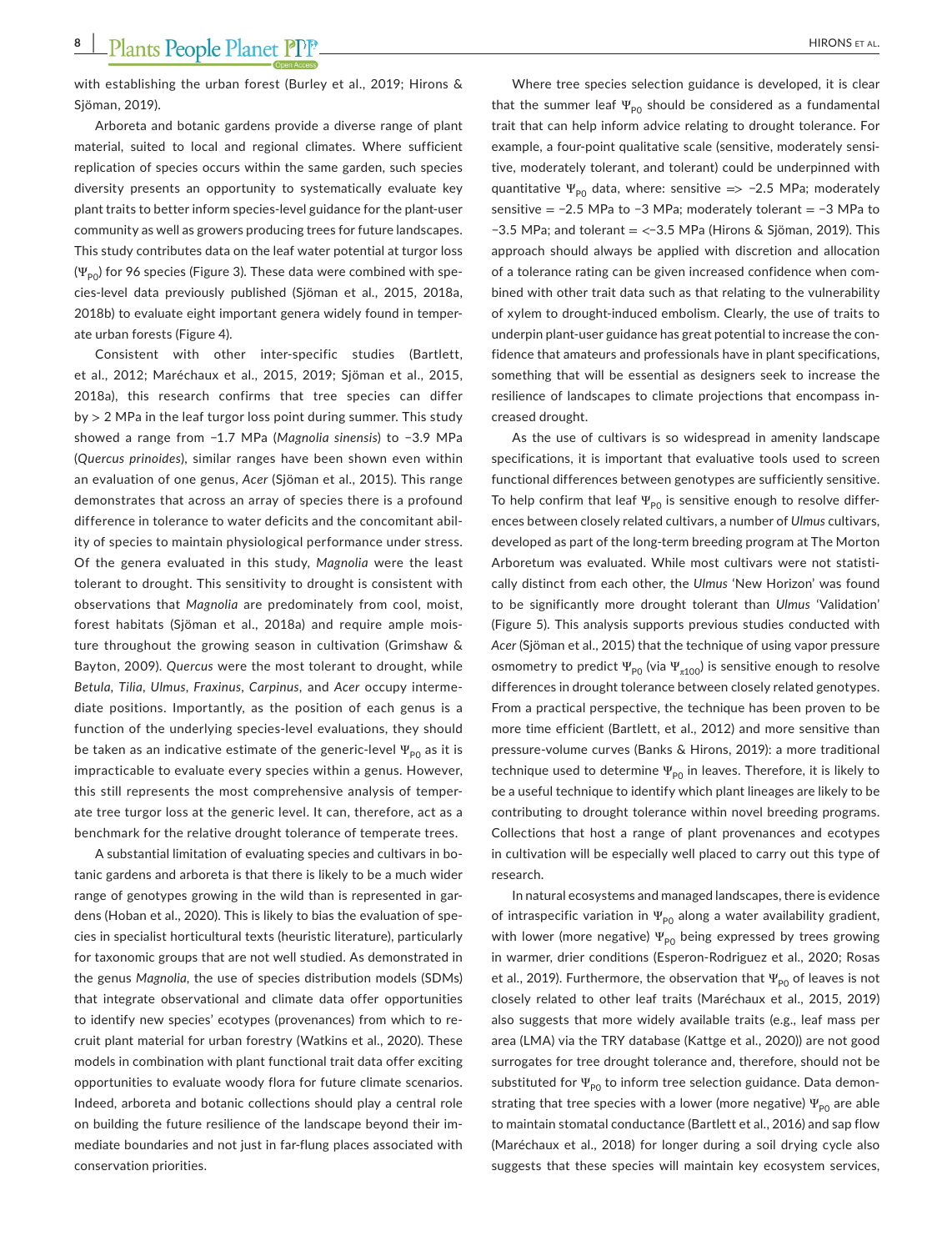such as evapotranspirational cooling, more effectively than species with a higher (less negative)  $\Psi_{\text{p}o}$ . Additionally, growth resilience to non-lethal drought has been shown to reduce mortality risk under subsequent drought events (De Soto et al., 2020) underscoring the value of drought tolerance as a fundamental criterion for tree selection. Therefore,  $\Psi_{\text{p}_0}$  should be a core trait when seeking to screen species and cultivars to support plant selection guidance or to provide data for ecological models seeking to assess plant-community response to drought.

Evaluation of the same species in multiple gardens confirms that there can be highly significant intraspecific variation in leaf  $\Psi_{\rho_0}$  according to site. Although this was not a systematic analysis of the potential of climate to influence leaf  $\Psi_{\text{p}0}$ , it does provide evidence that  $\Psi_{\text{po}}$  is a trait that could help define the ecological plasticity of a species in relation to drought. However, while this meta-analysis does not provide sufficient resolution of (micro-) climatic conditions to confirm that summer  $\Psi_{\text{po}}$  is a function of water availability, the clear evidence of intraspecific variability according to site does suggest that more controlled, mechanistic studies involving a wide range of species are warranted. It also suggests that some species are likely to have a much lower capacity to reduce their  $\Psi_{pq}$  in response to site conditions. In such cases, this is likely to be because of a limited ability to osmotically adjust. Figure 7 shows that, in general, species with a higher (less negative)  $\Psi_{\text{p}0}$  during summer show a more limited ability to osmotically adjust than those with a lower (more negative)  $\Psi_{\text{po}}$ . Indeed, the meta-analysis based on 115 species relating osmotic adjustment to summer  $\Psi_{\text{p}_0}$  (Figure 7) provides some of the best evidence to date that a tree's ability to osmotically adjust is a fundamental attribute leading to drought tolerance during summer. However, a few species, for example, *Quercus palustris, Q. muhlenbergii, Cornus mas, Ostrya carpinifolia, Prunus sargentii,* and *Eucommia ulmoides,* show relatively low levels of OA (<0.5 MPa) but are considered tolerant to drought ( $\Psi_{\text{p}_0}$  < -3.5 MPa) indicating that some species have good tolerance to drought throughout the growing season and might, therefore, be less vulnerable to water deficits early in the growing season. Two species, *Acer monspessulanum* and *Koelreuteria paniculata,* show osmotic adjustment > 2 MPa, such a profound capacity for physiological adjustment is likely to make these species highly resilient to future scenarios that predict a reduced water availability.

Evidence that summer leaf  $\Psi_{\text{PO}}$  is an appropriate surrogate for overall drought tolerance is provided by the highly significant relationship between species in the Niinemets and Valladares (2006) dataset that are shared with this study (Figure 8). However, it is clear that some outliers do exist; for example, *Syringa reticulata* was rated as 2.38 on a 5-point scale according to Niinemets and Valladares (2006) (see Table 1) but is reported to have a  $\Psi_{\text{PO}}$  of −4.13 MPa. This apparent contradiction between the Niinemets and Valladares (2006) dataset and the leaf  $\Psi_{\text{p}_0}$  may be because information for some species, including *S. reticulata*, came from heuristic university extension literature, so is perhaps less robust than primary literature sources, or trait evaluation. For other species, discrepancies between the apparent drought tolerance indicated by summer leaf  $\Psi_{\text{PO}}$  and the tolerance index based on crown condition may be that those species that avoid drought through isohydric behavior (Martínez-Vilalta & Garcia-Forner, 2017) or deep rooting strategies (Canadell et al., 1996) do not necessarily have an ability to cope with low leaf water potential. Variation in putative drought tolerance may also arise as a function of data being derived from different ecotypes or provenances (Watkins et al., 2020).

Botanic gardens and arboreta can provide a rich source of plant material that can be evaluated to inform the selection of trees for current and future climates. This analysis is the first to pool data from multiple botanic collections to facilitate a multi-genera overview of drought tolerance in temperate trees. It demonstrates that it is now feasible to efficiently and sensitively screen a wide range of species and genotypes for a key trait that can meaningfully inform ecological models and plant-user guidance. However, this type of research is only possible if curators of collections consider facilitating future research opportunities as a key objective when introducing plant material to a garden. Consideration should also be given to the sampling design of plant collection trips so that a breadth of genetic material is represented in cultivation (Hoban et al., 2020). This will not only support conservation goals but will also facilitate the evaluation of intraspecific trait variability and help provide focus for plant selection. Furthermore, more than six individuals per species or genotype should be planted to grant sufficient replication for statistically valid research. Clearly, space constraints may limit this in some circumstances, in which case, curators are encouraged to achieve this for core collections and to collaborate with allied botanic collections. Arboreta and botanic gardens are uniquely placed to support the evaluation of a range of landscape plants – including trees – because they are intended to be long-term custodians of plants, have substantial expertise in the management of living collections, and precise records of plant origins. However, without an emphasis on future research, many botanic collections may be in danger of becoming botanical zoos that serve spectators but not scientists.

#### **ACKNOWLEDGMENTS**

Hyland R. Johns Grant (Tree Fund); NERC Green Infrastructure Innovation Project (NE/N017773/1); FORMAS; Fund4Trees; University of Sheffield Faculty of Social Science Doctoral Academy Scholarship; and The Morton Arboretum – Center for Tree Science Research Fellowship.

#### **AUTHOR CONTRIBUTION**

ADH led the writing of the manuscript, data analysis, and data collection at Royal Botanic Gardens, Kew and Ness Botanic Gardens. JHRW led the collection data at Savill Gardens and Arboretum Wespelaar as well as leading the presentation of climate data characterizing the gardens and revision of the manuscript. TJB assisted with data collection at Ness Botanic Gardens and revision of the manuscript. JWM led the data collection at The Morton Arboretum and helped revise the manuscript. AM-M assisted with data collection at The Morton Arboretum. KWEM assisted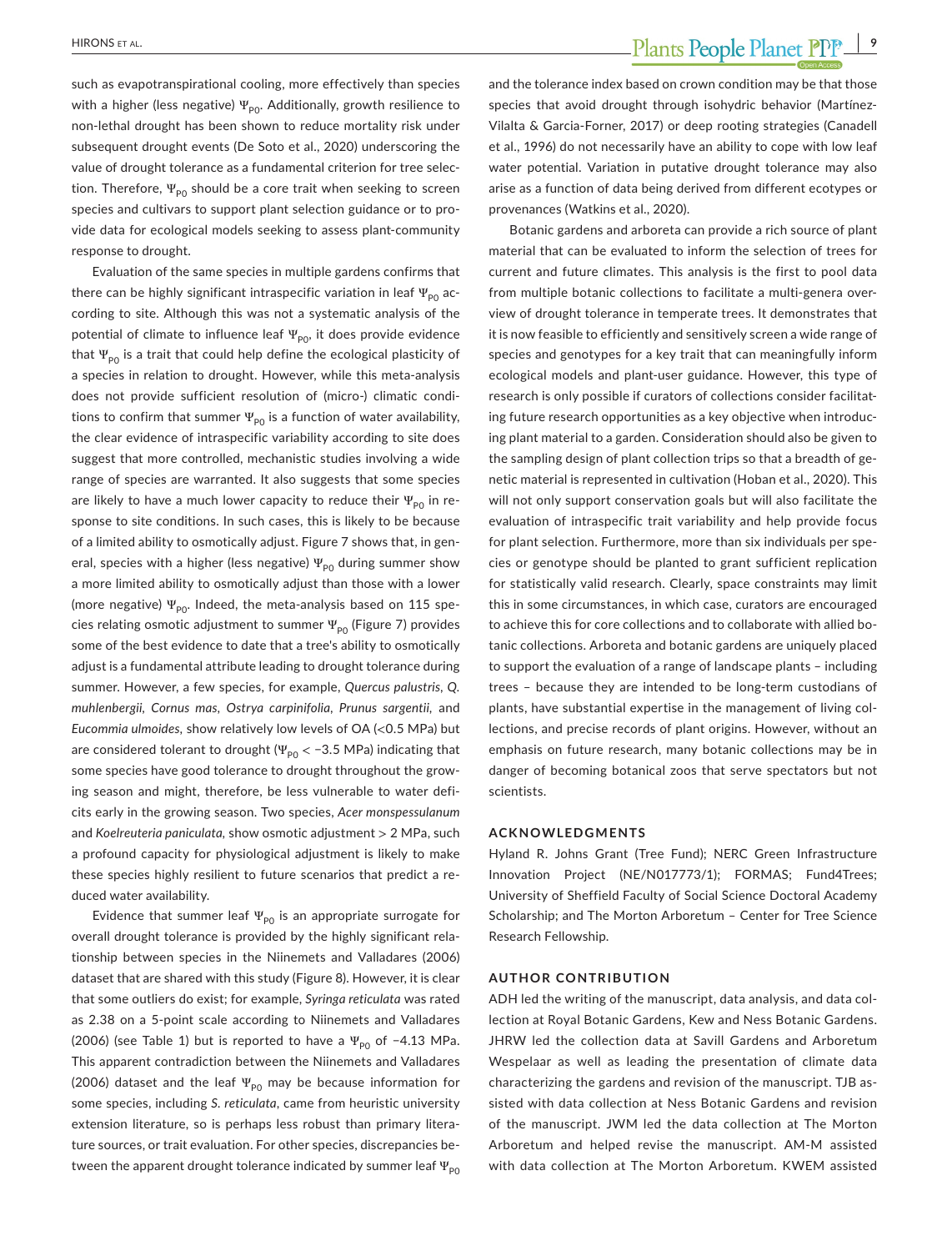## **10 Plants People Planet PPP**

with data collection at Royal Botanic Gardens, Kew. NLB assisted with data collection at the F.R. Newman Arboretum at Cornell University and with revision of the manuscript. HS led the data collection at the F.R. Newman Arboretum and Alnarp as well as helping to revise the manuscript.

#### **ORCID**

*Andrew D. Hirons* <https://orcid.org/0000-0002-7870-8266> *J. Harry R. [Watkin](https://orcid.org/0000-0001-5220-3131)s* <https://orcid.org/0000-0002-4038-7145> *Tim J. Baxter* <https://orcid.org/0000-0001-5220-3131> *Jason W. Mies[bauer](https://orcid.org/0000-0002-6397-1037)* <https://orcid.org/0000-0002-8124-6189> *Nina L. Bassuk* <https://orcid.org/0000-0002-6397-1037> *Henrik Sjöman* <https://orcid.org/0000-0002-5526-6303>

#### **REFERENCES**

- Allen, C. D., Macalady, A. K., Chenchouni, H., Bachelet, D., McDowell, N., Vennetier, M., Kitzberger, T., Rigling, A., Breshears, D. D., Hogg, E. H. (. T., Gonzalez, P., Fensham, R., Zhang, Z., Castro, J., Demidova, N., Lim, J.-H., Allard, G., Running, S. W., Semerci, A., & Cobb, N. (2010). A global overview of drought and heat-induced tree mortality reveals emerging climate change risks for forests. *Forest Ecology and Management*, *259*(4), 660–684. [https://doi.org/10.1016/j.](https://doi.org/10.1016/j.foreco.2009.09.001) [foreco.2009.09.001](https://doi.org/10.1016/j.foreco.2009.09.001)
- Auge, R. M., Green, C. D., Stodola, A. J., Saxton, A. M., Olinick, J. B., & Evans, R. M. (2000). Correlations of stomatal conductance with hydraulic and chemical factors in several deciduous tree species in a natural habitat. *New Phytologist*, *145*(3), 483–500. [https://doi.](https://doi.org/10.1046/j.1469-8137.2000.00604.x) [org/10.1046/j.1469-8137.2000.00604.x](https://doi.org/10.1046/j.1469-8137.2000.00604.x)
- Bacelar, E. V. A., Moutinho-Pereira, J., Gonçalves, B. C., Brito, C. Q., Gomes, L. J., Ferreira, H. F., & Correia, C. M. (2012). Water use strategies of plants under drought conditions. In R. Aroca (Ed.), *Plant responses to drought stress* (pp. 145–170). Springer.
- Banks, J. M., & Hirons, A. D. (2019). Alternative methods of estimating the water potential at turgor loss point in Acer genotypes. *Plant Methods*, *15*(1), 34. <https://doi.org/10.1186/s13007-019-0410-3>
- Bartlett, M. K., Klein, T., Jansen, S., Choat, B., & Sack, L. (2016). The correlations and sequence of plant stomatal, hydraulic, and wilting responses to drought. *Proceedings of the National Academy of Sciences*, *113*(46), 13098–13103. <https://doi.org/10.1073/pnas.1604088113>
- Bartlett, M. K., Scoffoni, C., Ardy, R., Zhang, Y., Sun, S., Cao, K., & Sack, L. (2012). Rapid determination of comparative drought tolerance traits: Using an osmometer to predict turgor loss point. *Methods in Ecology and Evolution*, *3*, 880–888. [https://doi.](https://doi.org/10.1111/j.2041-210X.2012.00230.x) [org/10.1111/j.2041-210X.2012.00230.x](https://doi.org/10.1111/j.2041-210X.2012.00230.x)
- Bartlett, M. K., Scoffoni, C., & Sack, L. (2012). The determinants of leaf turgor loss point and prediction of drought tolerance of species and biomes: A global meta-analysis. *Ecology Letters*, *15*, 393–405. [https://](https://doi.org/10.1111/j.1461-0248.2012.01751.x) [doi.org/10.1111/j.1461-0248.2012.01751.x](https://doi.org/10.1111/j.1461-0248.2012.01751.x)
- Berland, A., Shiflett, S. A., Shuster, W. D., Garmestani, A. S., Goddard, H. C., Herrmann, D. L., & Hopton, M. E. (2017). The role of trees in urban stormwater management. *Landscape and Urban Planning*, *162*, 167–177. <https://doi.org/10.1016/j.landurbplan.2017.02.017>
- Bratman, G. N., Anderson, C. B., Berman, M. G., Cochran, B., de Vries, S., Flanders, J., Folke, C., Frumkin, H., Gross, J. J., Hartig, T., Kahn, P. H., Kuo, M., Lawler, J. J., Levin, P. S., Lindahl, T., Meyer-Lindenberg, A., Mitchell, R., Ouyang, Z., Roe, J., … Daily, G. C. (2019). Nature and mental health: An ecosystem service perspective. *Science Advances*, *5*(7), p.eaax0903. <https://doi.org/10.1126/sciadv.aax0903>
- Breuste, J. H. (2012). Investigations of the urban street tree forest of Mendoza, Argentina. *Urban Ecosystems*, *15*, 1–18.
- Bühler, O., Kristoffersen, P., & Larsen, S. U. (2007). Growth of street trees in copenhagen with emphasis on the effect of different establishment concepts. *Arboriculture and Urban Forestry*, *33*(5), 330–337.
- Burley, H., Beaumont, L. J., Ossola, A., Baumgartner, J. B., Gallagher, R., Laffan, S., Esperon-Rodriguez, M., Manea, A., & Leishman, M. R. (2019). Substantial declines in urban tree habitat predicted under climate change. *Science of the Total Environment*, *685*, 451–462. [https://](https://doi.org/10.1016/j.scitotenv.2019.05.287) [doi.org/10.1016/j.scitotenv.2019.05.287](https://doi.org/10.1016/j.scitotenv.2019.05.287)
- Canadell, J., Jackson, R. B., Ehleringer, J. B., Mooney, H. A., Sala, O. E., & Schulze, E. D. (1996). Maximum rooting depth of vegetation types at the global scale. *Oecologia*, *108*(4), 583–595. [https://doi.](https://doi.org/10.1007/BF00329030) [org/10.1007/BF00329030](https://doi.org/10.1007/BF00329030)
- Cannon, C. H., & Kua, C. S. (2017). Botanic gardens should lead the way to create a "Garden Earth" in the Anthropocene. *Plant Diversity*, *39*(6), 331–337. <https://doi.org/10.1016/j.pld.2017.11.003>
- Cavender, N., & Donnelly, G. (2019). Intersecting urban forestry and botanical gardens to address big challenges for healthier trees, people, and cities. *Plants, People, Planet*, *1*(4), 315–322. [https://doi.](https://doi.org/10.1002/ppp3.38) [org/10.1002/ppp3.38](https://doi.org/10.1002/ppp3.38)
- Chen, G., & Sun, W. B. (2018). The role of botanical gardens in scientific research, conservation, and citizen science. *Plant Diversity*, *40*(4), 181–188. <https://doi.org/10.1016/j.pld.2018.07.006>
- Choat, B., Brodribb, T. J., Brodersen, C. R., Duursma, R. A., López, R., & Medlyn, B. E. (2018). Triggers of tree mortality under drought. *Nature*, *558*(7711), 531–539.
- Cowett, F. D., & Bassuk, N. L. (2017). Street tree diversity in three northeastern U.S. states. *Arboriculture & Urban Forestry*, *43*(1), 1–14.
- Cowett, F. D., & Bassuk, N. L. (2020). Street tree diversity in Massachusetts, U.S.A. *Arboriculture and Urban Forestry*, *46*(1), 27–43.
- Deak Sjöman, J. D., Hirons, A. D., & Sjöman, H. (2016). Branch area index of solitary trees: Understanding its significance in regulating ecosystem services. *Journal of Environmental Quality*, *45*(1), 175–187. <https://doi.org/10.2134/jeq2015.02.0069>
- DeSoto, L., Cailleret, M., Sterck, F., Jansen, S., Kramer, K., Robert, E. M. R., Aakala, T., Amoroso, M. M., Bigler, C., Camarero, J. J., Čufar, K., Gea-Izquierdo, G., Gillner, S., Haavik, L. J., Hereş, A.-M., Kane, J. M., Kharuk, V. I., Kitzberger, T., Klein, T., … Martínez-Vilalta, J. (2020). Low growth resilience to drought is related to future mortality risk in trees. *Nature Communications*, *11*(1), 1–9. [https://doi.org/10.1038/](https://doi.org/10.1038/s41467-020-14300-5) [s41467-020-14300-5](https://doi.org/10.1038/s41467-020-14300-5)
- Donovan, G. H., Butry, D. T., Michael, Y. L., Prestemon, J. P., Liebhold, A. M., Gatziolis, D., & Mao, M. Y. (2013). The relationship between trees and human health: Evidence from the spread of the emerald ash borer. *American Journal of Preventive Medicine*, *44*(2), 139–145. <https://doi.org/10.1016/j.amepre.2012.09.066>
- Dosmann, M. S. (2006). Research in the garden: Averting the collections crisis. *The Botanical Review*, *72*(3), 207–234. [https://doi.](https://doi.org/10.1663/0006-8101(2006)72%5B207:RITGAT%5D2.0.CO;2) [org/10.1663/0006-8101\(2006\)72\[207:RITGAT\]2.0.CO;2](https://doi.org/10.1663/0006-8101(2006)72%5B207:RITGAT%5D2.0.CO;2)
- Esperon-Rodriguez, M., Rymer, P. D., Power, S. A., Challis, A., Marchin, R. M., & Tjoelker, M. G. (2020). Functional adaptations and trait plasticity of urban trees along a climatic gradient. *Urban Forestry & Urban Greening*, *54*, 126771.
- Fick, S. E., & Hijmans, R. J. (2017). WorldClim 2: New 1km spatial resolution climate surfaces for global land areas. *International Journal of Climatology*, *37*(12), 4302–4315.<https://doi.org/10.1002/joc.5086>
- Grimshaw, J., & Bayton, R. (2009). *New Trees: Recent introductions to cultivation*. International Dendrology Society, Royal Botanic Garden, Kew. Kew Publishing.
- Hirons, A. D., & Sjöman, H. (2019). Tree Species Selection for Green Infrastructure: A Guide for Specifiers, Issue 1.3. Trees & Design Action Group. Available from. [http://www.tdag.org.uk/species-selec](http://www.tdag.org.uk/species-selection-for-green-infrastructure.html) [tion-for-green-infrastructure.html](http://www.tdag.org.uk/species-selection-for-green-infrastructure.html)
- Hirons, A. D., & Thomas, P. A. (2018). *Applied tree biology*, : . Wiley Blackwell.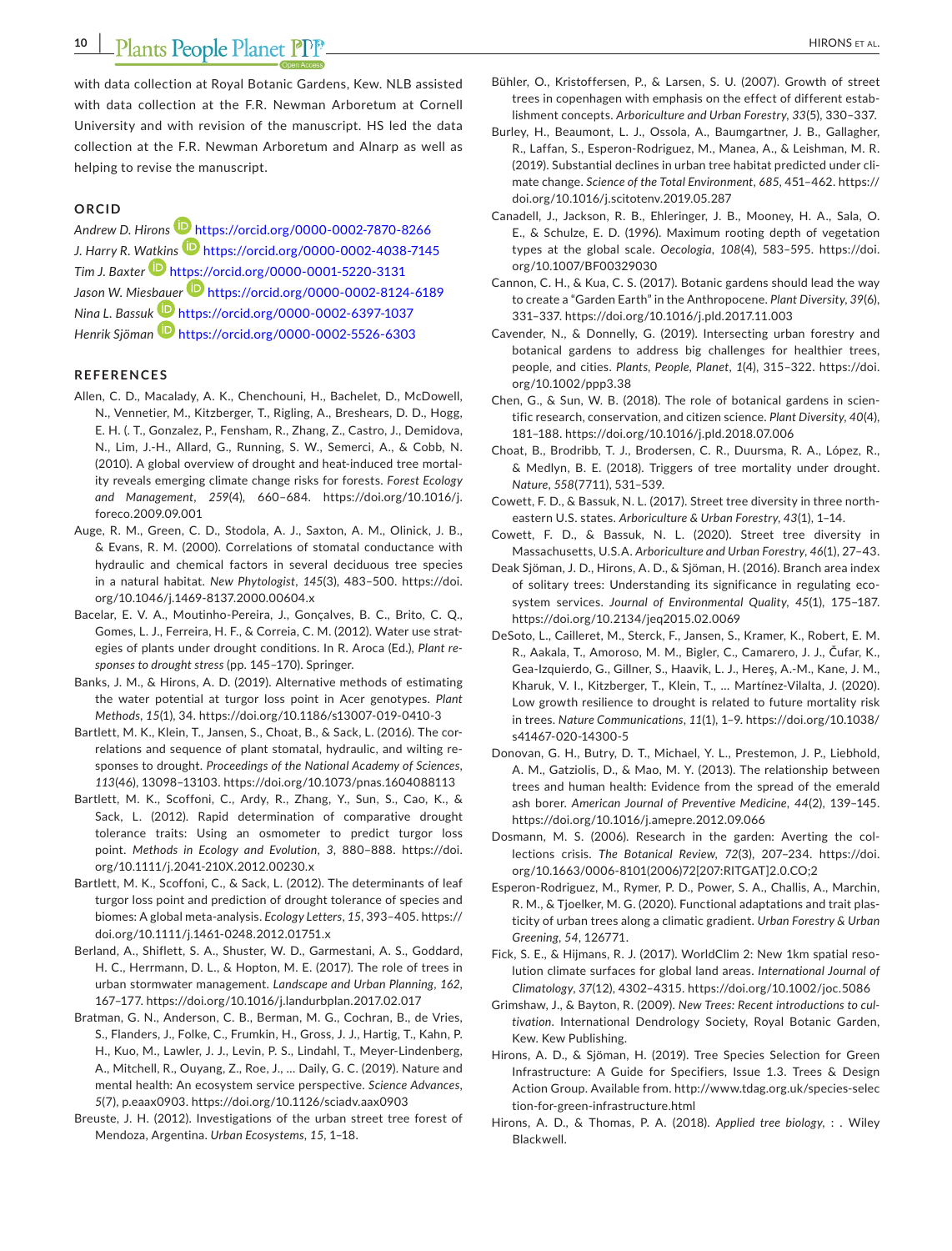- Hoban, S., Callicrate, T., Clark, J., Deans, S., Dosmann, M., Fant, J., Gailing, O., Havens, K., Hipp, A. L., Kadav, P., & Kramer, A. T. (2020). Taxonomic similarity does not predict necessary sample size for ex situ conservation: A comparison among five genera. *Proceedings of the Royal Society B*, *287*(1926), 20200102.
- Hooper, D. U., Chapin, F. S. III, Ewel, J. J., Hector, A., Inchausti, P., Lavorel, S., Lawton, J. H., Lodge, D. M., Loreau, M., Naeem, S., Schmid, B., Setälä, H., Symstad, A. J., Vandermeer, J., & Wardle, D. A. (2005). Effects of biodiversity on ecosystem functioning: A consensus of current knowledge. *Ecological Monographs*, *75*, 3–35. [https://doi.](https://doi.org/10.1890/04-0922) [org/10.1890/04-0922](https://doi.org/10.1890/04-0922)
- Kattge, J., Bönisch, G., Díaz, S., Lavorel, S., Prentice, I. C., Leadley, P., Tautenhahn, S., Werner, G. D., Aakala, T., Abedi, M., Acosta, A. T. et al (2020). TRY plant trait database–enhanced coverage and open access. *Global Change Biology*, *26*, 119–188.
- Khan, T., & Conway, T. M. (2020). Vulnerability of common urban forest species to projected climate change and practitioners perceptions and responses. *Environmental Management*, *65*, 1–14. [https://doi.](https://doi.org/10.1007/s00267-020-01270-z) [org/10.1007/s00267-020-01270-z](https://doi.org/10.1007/s00267-020-01270-z)
- Kikuta, S. B., & Richter, H. (1992). Leaf disks or press saps? A comparison of techniques for the determination of osmotic potentials in freeze thawed leaf materials. *Journal of Experimental Botany*, *43*, 1039–1044.
- Kottek, M., Grieser, J., Beck, C., Rudolf, B., & Rubel, F. (2006). World map of the Köppen-Geiger climate classification updated. *Meteorologische Zeitschrift*, *15*(3), 259–263. [https://doi.](https://doi.org/10.1127/0941-2948/2006/0130) [org/10.1127/0941-2948/2006/0130](https://doi.org/10.1127/0941-2948/2006/0130)
- Kozlowski, T. T., & Pallardy, S. G. (2002). Acclimation and adaptive responses of woody plants to environmental stresses. *The Botanical Review*, *68*(2), 270–334. [https://doi.org/10.1663/0006-](https://doi.org/10.1663/0006-8101(2002)068%5B0270:AAAROW%5D2.0.CO;2) [8101\(2002\)068\[0270:AAAROW\]2.0.CO;2](https://doi.org/10.1663/0006-8101(2002)068%5B0270:AAAROW%5D2.0.CO;2)
- Le Roux, D. S., Ikin, K., Lindenmayer, D. B., Manning, A. D., & Gibbons, P. (2018). The value of scattered trees for wildlife: Contrasting effects of landscape context and tree size. *Diversity and Distributions.*, *24*, 69–81. <https://doi.org/10.1111/ddi.12658>
- Levitt, J. (1980). *Responses of plants to environmental stresses. Volume II. Water, radiation, salt and other stresses*, 2nd ed. Academic Press.
- Maréchaux, I., Bartlett, M. K., Sack, L., Baraloto, C., Engel, J., Joetzjer, E., & Chave, J. (2015). Drought tolerance as predicted by leaf water potential at turgor loss point varies strongly across species within an Amazonian forest. *Functional Ecology*, *29*(10), 1268–1277. [https://doi.](https://doi.org/10.1111/1365-2435.12452) [org/10.1111/1365-2435.12452](https://doi.org/10.1111/1365-2435.12452)
- Maréchaux, I., Bonal, D., Bartlett, M. K., Burban, B., Coste, S., Courtois, E. A., Dulormne, M., Goret, J.-Y., Mira, E., Mirabel, A., Sack, L., Stahl, C., & Chave, J. (2018). Dry-season decline in tree sapflux is correlated with leaf turgor loss point in a tropical rainforest. *Functional Ecology*, *32*(10), 2285–2297. <https://doi.org/10.1111/1365-2435.13188>
- Maréchaux, I., Saint-André, L., Bartlett, M. K., Sack, L., & Chave, J. (2019). Leaf drought tolerance cannot be inferred from classic leaf traits in a tropical rainforest. *Journal of Ecology.*, *00*, 1–16. [https://doi.](https://doi.org/10.1111/1365-2745.13321) [org/10.1111/1365-2745.13321](https://doi.org/10.1111/1365-2745.13321)
- Martínez-Vilalta, J., & Garcia-Forner, N. (2017). Water potential regulation, stomatal behaviour and hydraulic transport under drought: Deconstructing the iso/anisohydric concept. *Plant, Cell & Environment*, *40*(6), 962–976. <https://doi.org/10.1111/pce.12846>
- Moss, J. L., Doick, K. J., Smith, S., & Shahrestani, M. (2019). Influence of evaporative cooling by urban forests on cooling demand in cities. *Urban Forestry & Urban Greening*, *37*, 65–73. [https://doi.](https://doi.org/10.1016/j.ufug.2018.07.023) [org/10.1016/j.ufug.2018.07.023](https://doi.org/10.1016/j.ufug.2018.07.023)
- Naumann, G., Alfieri, L., Wyser, K., Mentaschi, L., Betts, R. A., Carrao, H., Spinoni, J., Vogt, J., & Feyen, L. (2018). Global changes in drought conditions under different levels of warming. *Geophysical Research Letters*, *45*(7), 3285–3296. <https://doi.org/10.1002/2017GL076521>
- Niinemets, Ü., & Valladares, F. (2006). Tolerance to shade, drought, and waterlogging of temperate northern hemisphere trees and shrubs.

*Ecological Monographs*, *76*(4), 521–547. [https://doi.org/10.1890/001](https://doi.org/10.1890/0012-9615(2006)076%5B0521:TTSDAW%5D2.0.CO;2) [2-9615\(2006\)076\[0521:TTSDAW\]2.0.CO;2](https://doi.org/10.1890/0012-9615(2006)076%5B0521:TTSDAW%5D2.0.CO;2)

- Nitschke, C. R., Nichols, S., Allen, K., Dobbs, C., Livesley, S. J., Baker, P. J., & Lynch, Y. (2017). The influence of climate and drought on urban tree growth in southeast Australia and the implications for future growth under climate change. *Landscape and Urban Planning*, *167*, 275–287. <https://doi.org/10.1016/j.landurbplan.2017.06.012>
- Orlandini, S., Vanos, J. K., Matzarakis, A., Massetti, L., & Petralli, M. (2017) Urban forestry and microclimate. In: Ferrini, F., Konijnendijk van den Bosch, C. C., & Fini, A. (eds.) *Routledge Handbook of Urban Forestry* (pp. 96–111). : Routledge.
- Pauleit, S., Jones, N., Garcia-Martin, G., Garcia-Valdecantos, J. L., Rivière, L. M., Vidal-Beaudet, L., Bodson, M., & Randrup, T. B. (2002). Tree establishment practice in towns and cities-Results from a European survey. *Urban Forestry Urban Greening*, *1*, 83–96. [https://doi.](https://doi.org/10.1078/1618-8667-00009) [org/10.1078/1618-8667-00009](https://doi.org/10.1078/1618-8667-00009)
- Primack, R. B., & Miller-Rushing, A. J. (2009). The role of botanical gardens in climate change research. *New Phytologist*, *182*(2), 303–313. <https://doi.org/10.1111/j.1469-8137.2009.02800.x>
- R Core Team (2020). *R: A language and environment for statistical computing*. R Foundation for Statistical Computing. [https://www.R-project.](https://www.R-project.org/) [org/](https://www.R-project.org/)
- Rahman, M. A., Hartmann, C., Moser-Reischl, A., von Strachwitz, M. F., Paeth, H., Pretzsch, H., Pauleit, S., & Rötzer, T. (2020). Tree cooling effects and human thermal comfort under contrasting species and sites. *Agricultural and Forest Meteorology*, *287*, 107947. [https://doi.](https://doi.org/10.1016/j.agrformet.2020.107947) [org/10.1016/j.agrformet.2020.107947](https://doi.org/10.1016/j.agrformet.2020.107947)
- R Core Team (2020). *R: A language and environment for statistical computing*. Vienna, Austria: R Foundation for Statistical Computing. https:// www.R-project.org/.
- Roloff, A., Korn, S., & Gillner, S. (2009). The climate-species-matrix to select tree species for urban habitats considering climate change. *Urban Forestry Urban Greening*, *8*, 295–308. [https://doi.org/10.1016/j.](https://doi.org/10.1016/j.ufug.2009.08.002) [ufug.2009.08.002](https://doi.org/10.1016/j.ufug.2009.08.002)
- Rosas, T., Mencuccini, M., Barba, J., Cochard, H., Saura-Mas, S., & Martínez-Vilalta, J. (2019). Adjustments and coordination of hydraulic, leaf and stem traits along a water availability gradient. *New Phytologist*, *223*(2), 632–646.<https://doi.org/10.1111/nph.15684>
- Sæbø, A., Borzan, Z., Ducatillion, C., Hatzistathis, A., Lagerström, T., Supuka, J., García-Valdecantos, J. L., Rego, F., & Van Slycken, J. (2005). The selection of plant materials for street trees, park trees and urban woodland. In C. C. Konijnendijk, K. Nilssoon, T. B. Randrup, & J. Schipperijn (Eds.), *Urban forests and trees*, (pp. 257–280). Springer, Heidelberg.
- Sieghardt, M., Mursch-Radlgruber, E., Paoletti, E., Couenberg, E., Dimitrakopoulus, A., Rego, F., Hatzistathis, A., & Randrup, T. B. (2005). The abiotic urban environment: Impact of urban growing conditions on urban vegetation. In C. C. Konijnendijk, K. Nilssoon, T. B. Randrup, & J. Schipperijn (Eds.), *Urban forests and trees*, (pp. 281– 323). Springer, Heidelberg.
- Sjöman, H., Hirons, A. D., & Bassuk, N. L. (2015). Urban forest resilience through tree selection: Variation in drought tolerance in *Acer*. *Urban Forestry and Urban Greening*, *14*, 858–865. [https://doi.org/10.1016/j.](https://doi.org/10.1016/j.ufug.2015.08.004) [ufug.2015.08.004](https://doi.org/10.1016/j.ufug.2015.08.004)
- Sjöman, H., Hirons, A. D., & Bassuk, N. L. (2018a). Magnolias as urban trees–a preliminary evaluation of drought tolerance in seven magnolia species. *Arboricultural Journal*, 1–10. [https://doi.org/10.1080/03071](https://doi.org/10.1080/03071375.2017.1415554) [375.2017.1415554](https://doi.org/10.1080/03071375.2017.1415554)
- Sjöman, H., Hirons, A. D., & Bassuk, N. L. (2018b). Improving confidence in tree species selection for challenging urban sites: A role for leaf turgor loss. *Urban Ecosystems*, *21*(6), 1171–1188. [https://doi.](https://doi.org/10.1007/s11252-018-0791-5) [org/10.1007/s11252-018-0791-5](https://doi.org/10.1007/s11252-018-0791-5)
- Sjöman, H., & Östberg, J. (2019). Vulnerability of ten major Nordic cities to potential tree losses caused by longhorned beetles. *Urban Ecosystems*, *22*(2), 385–395.<https://doi.org/10.1007/s11252-019-0824-8>